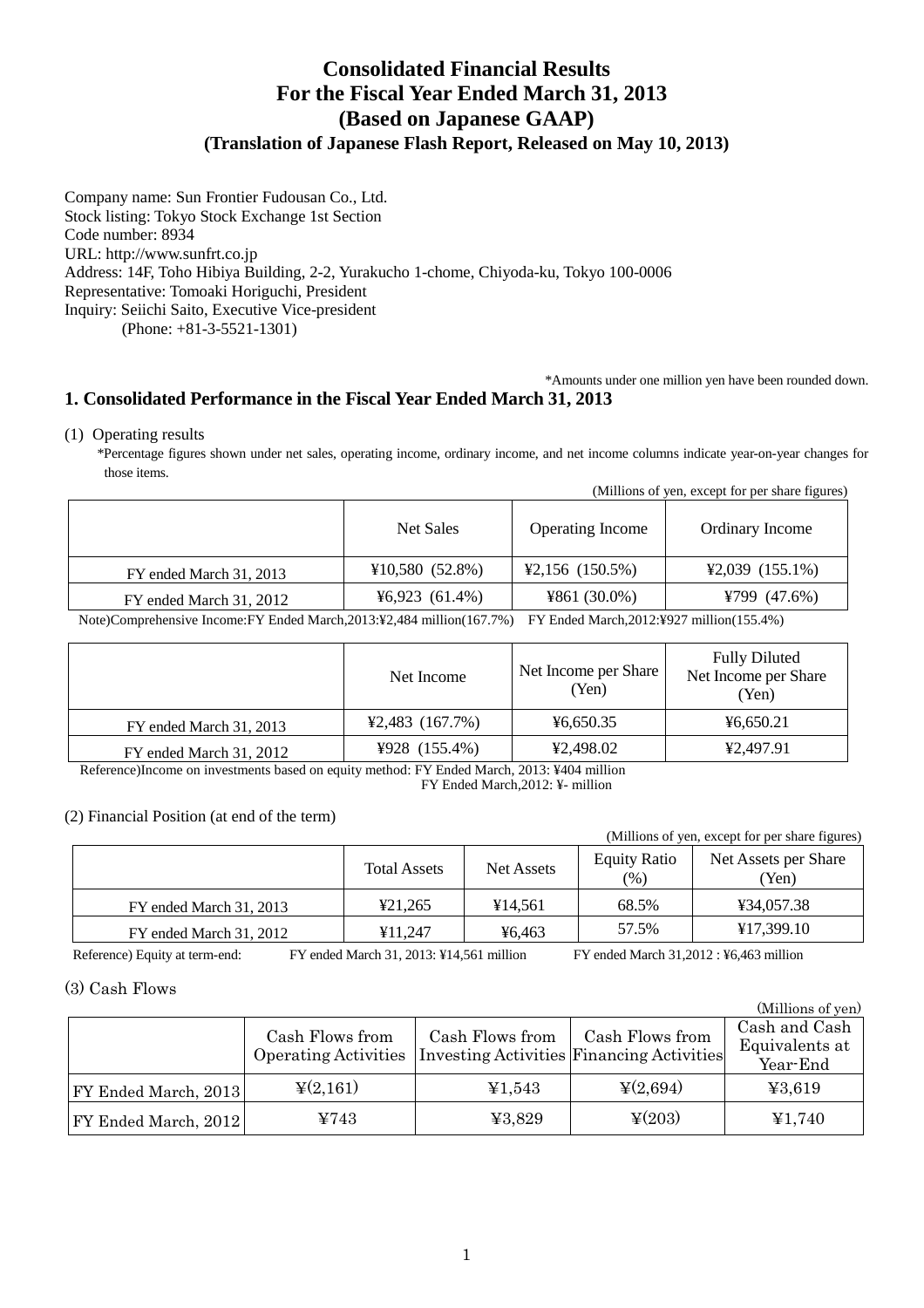## **2. Cash Dividends**

|                                       |        | Cash Dividends per Share (Yen) |                                               |          |                 |                                | Payout ratio   | Net asset                       |
|---------------------------------------|--------|--------------------------------|-----------------------------------------------|----------|-----------------|--------------------------------|----------------|---------------------------------|
|                                       | period | period                         | 1st quarter 2nd quarter 3rd quarter<br>period | Year end | Annual<br>total | Dividends<br>(Millions of yen) | (Consolidated) | dividend rate<br>(Consolidated) |
| FY Ended March, 2012                  |        | $\yen 0.00$                    |                                               | ¥350.00  | ¥350.00         | ¥130                           | 14.0%          | 2.0%                            |
| FY Ended March, 2013                  |        | $\yen 0.00$                    |                                               | ¥850.00  | ¥850.00         | ¥363                           | 12.8%          | 3.3%                            |
| FY Ended March, 2014<br>(Projections) |        | $\yen 0.00$                    |                                               | ¥850.00  | ¥850.00         |                                | 14.0%          |                                 |

## **3. Projections for Consolidated Performance in the Fiscal Year Ending March 31, 2014**

**(From April 1, 2013 to March 31, 2014)** \*Percentage figures are indicated year-on year changes for those items.

|                                     |                    |                   |                                               |                                    | (Millions of yen, except for per share figures) |
|-------------------------------------|--------------------|-------------------|-----------------------------------------------|------------------------------------|-------------------------------------------------|
|                                     |                    | Operating         |                                               |                                    | Net Income per                                  |
|                                     | Net Sales          | Income            | Ordinary Income                               | Net Income                         | Share                                           |
| 1st Half of FY<br>Ended March, 2013 |                    |                   |                                               |                                    |                                                 |
| FY Ended March,<br>2013             | ¥16,000 $(51.2\%)$ | ¥2,950 $(36.8\%)$ | $\textcolor{blue}{\textbf{42.800}}\ (37.3\%)$ | $\textcolor{blue}{\textbf{4.7\%}}$ | ¥6,081.08                                       |

## 4. Others

- (1) Changes in significant subsidiaries during the period (changes in specified subsidiaries resulting in changes in scope of consolidation): None
	- Newly companies: —
	- Excluded companies: —
- (2) Changes in accounting principles, procedures and presentation methods
	- 1) Changes caused by revision of accounting standards: Yes
	- 2) Changes other than those included in 1): None
	- 3) Changes in accounting estimates: Yes
	- 4) Restatement of corrections: None
- (3) Number of shares issued and outstanding (common shares)
	- 1) Number of shares issued and outstanding at the end of the period (including treasury stock):
		- FY ended March 31, 2013: 427,555 shares
		- FY ended March 31, 2012: 371,495 shares
	- 2) Number of treasury stock at the end of period:
		- FY ended March 31, 2013:  $-$  shares
		- FY ended March 31,  $2012: -$  shares
	- 3) Weighted average number of shares for the period:
		- FY ended March 31, 2013: 373,495 shares
		- FY ended March 31, 2012: 371,495 shares

## **Reference: Overview of Non-consolidated Performance**

- 1. Non-consolidated Performance in FY ended March 31, 2013 (from April 1, 2012 to March 31, 2013)
- (1) Operating Results

\*Percentage figures shown in the net sales, operating income, ordinary income, and net income columns indicate year-on year changes for those items.

| (Millions of yen, except for per share figures) |  |  |  |  |  |
|-------------------------------------------------|--|--|--|--|--|
|-------------------------------------------------|--|--|--|--|--|

|                      | Net Sales           | <b>Operating Income</b> | Ordinary Income                      | Net Income              |
|----------------------|---------------------|-------------------------|--------------------------------------|-------------------------|
| FY Ended March, 2013 | $49,621$ $(42.2\%)$ | ¥2,028 $(145.4\%)$      | $\text{\textsterling}1,910$ (149.9%) | $\vert$ ¥2,434 (170.6%) |
| FY Ended March, 2012 | ¥6,766(64.4%)       | ¥826 $(35.2\%)$         | ¥764 $(55.9\%)$                      | ¥899 $(167.4%)$         |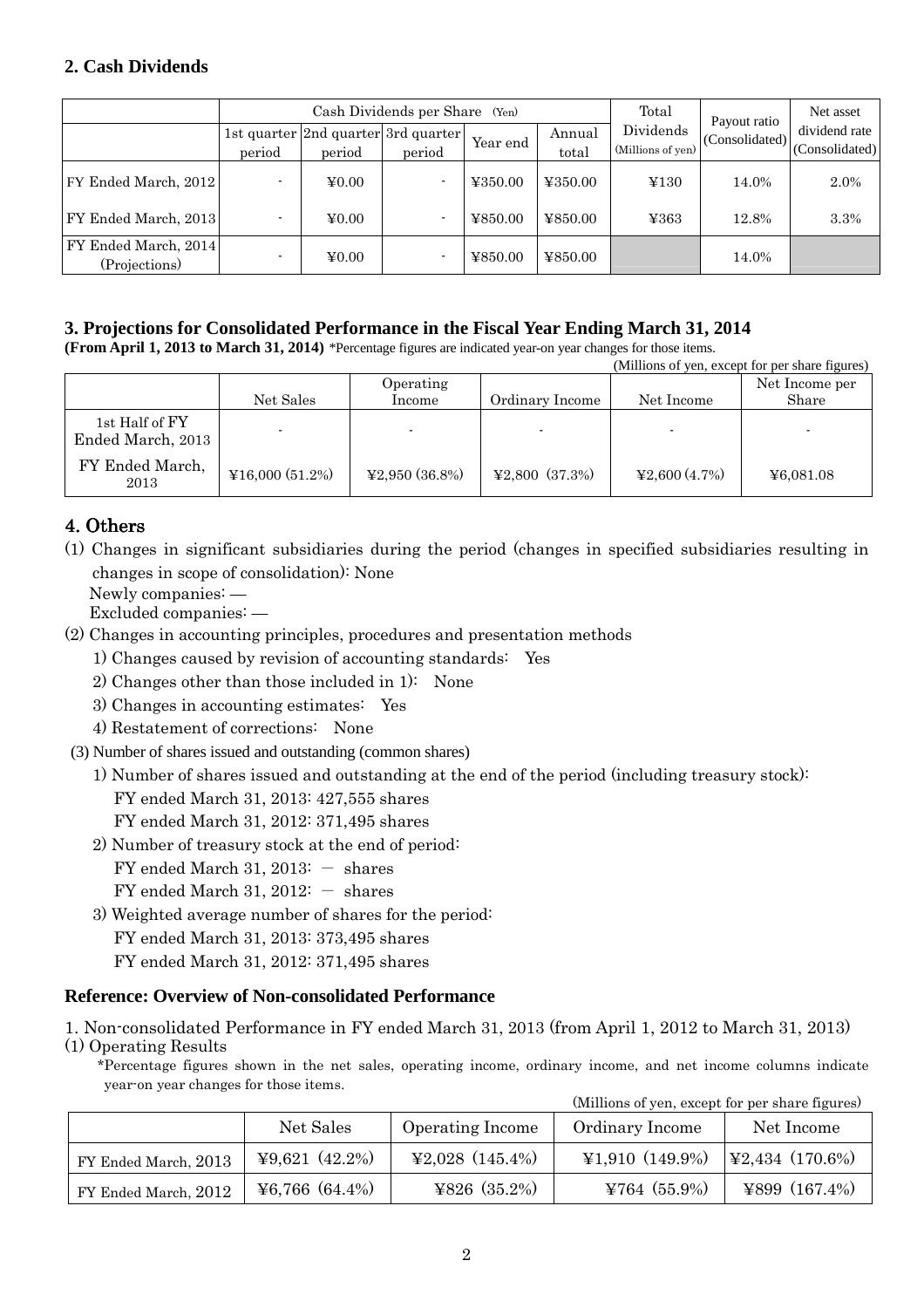|                      |           | Net Income per Share (Yen) Fully Diluted Net Income per Share (Yen) |
|----------------------|-----------|---------------------------------------------------------------------|
| FY Ended March, 2013 | 46,518.20 | ¥6,518.06                                                           |
| FY Ended March, 2012 | 42,421.59 | 42.421.48                                                           |

## (2) Financial Position

|                      | (Millions of yen, except for per share figures) |            |                     |                               |
|----------------------|-------------------------------------------------|------------|---------------------|-------------------------------|
|                      | Total Assets                                    | Net Assets | Equity Ratio $(\%)$ | Net Assets per Share<br>(Yen) |
| FY Ended March, 2013 | 420,812                                         | ¥14,465    | 69.5%               | ¥33,833.51                    |
| FY Ended March, 2012 | ¥10,862                                         | 46,415     | 59.1%               | ¥17,269.88                    |

Reference: Equity at term-end: FY Ended March, 2013: ¥14,465 million

FY Ended March, 2012: ¥6,415 million

## ※Indication of audit procedure implementation status

This financial results report is exempt from audit procedure based upon the Financial Instruments and Exchange Act. It is under the audit procedure process at the time of disclosure of this report.

## ※Appropriate use of projections for performance, other notes

The projections for performance in this report contain forward-looking statements based on information available to the Company at the date of publication, and on certain set assumptions that have been deemed reasonable. Actual earnings may vary greatly in accordance with a wide range of factors. Refer to section 1. Analysis results of Operations and Financial conditions (1) Analysis of the Results of Operations on page 3 for assumptions used for projections and the notes on the use of the projections.

### **1. Analysis results of Operations and Financial condisions**

## **(1)** Analysis of Results of Operations

In this consolidated fiscal year, the Japanese economy was weakened due to the slowdown of the global economy, but since the new government in the end of last year there have been signs of a correction to the high value of the yen and increasing stock prices, bringing increasing hopes for an economic recovery after the turn of the year.

In the real estate industry, the supply of large office buildings that peaked in 2012 has settled down, putting a brake on vacancy rates and decreases in rent for the office building market in Tokyo. In the real estate investment market, there has been clear signs of recovery for the market with an increase in real estate investment needs for the wealthy and active trading, on the background of hopes that easing of monetary policy will lead to an influx of capital into real estate.

In this circumstance, the Group continued to improve approaches to building owners in central Tokyo. By responding to a wide variety of issues building owners face with property, from rental negotiations to sales, construction and revitalization, the Company worked on creating a range of business opportunities.

As a result, our operating results for the fiscal year ending March 2013 were as follows:

sales of ¥10,580 million (up by 52.8% from the previous fiscal year), operating income of ¥2,156 million (up by 150.5%), and ordinary income of ¥2,039 million (up by 155.1%). Net income was ¥2,483 million (up by 167.7%).

Business performance by segment is as follows.

### *Real Estate Revitalization*

In the replanning business, 10 buildings were sold. Because the scale of each building increased while the number of buildings sold was the same as the previous year, sales increased as compared to the previous year. Further, as we put various ideas into the process of merchandizing the enticement of tenants and remodeling, etc., the buildings were occupied quickly, and adding to this the backing from the real estate market conditions, the results were a great increase in income.

In the rental building business, despite selling one of our rental buildings in September of last year, both sales and income increased as compared to the previous year due to the increase in rental income from the replanning properties undergoing merchandizing.

In real estate securitization business, in addition to the asset management fees from existing items, there was investment distribution income from the sale of large scale properties that were handled as joint investment items. Because of this, both sales and income increased a great deal as compared to the previous year.

As a result of the above activities, sales were ¥7,320 million (up 49.6% from the previous fiscal year) and segment income was ¥2,172 million (up by 116.1%).

#### *Real Estate Brokerage*

In our sales brokerage business, we strengthened our efforts to take on property introductions from internal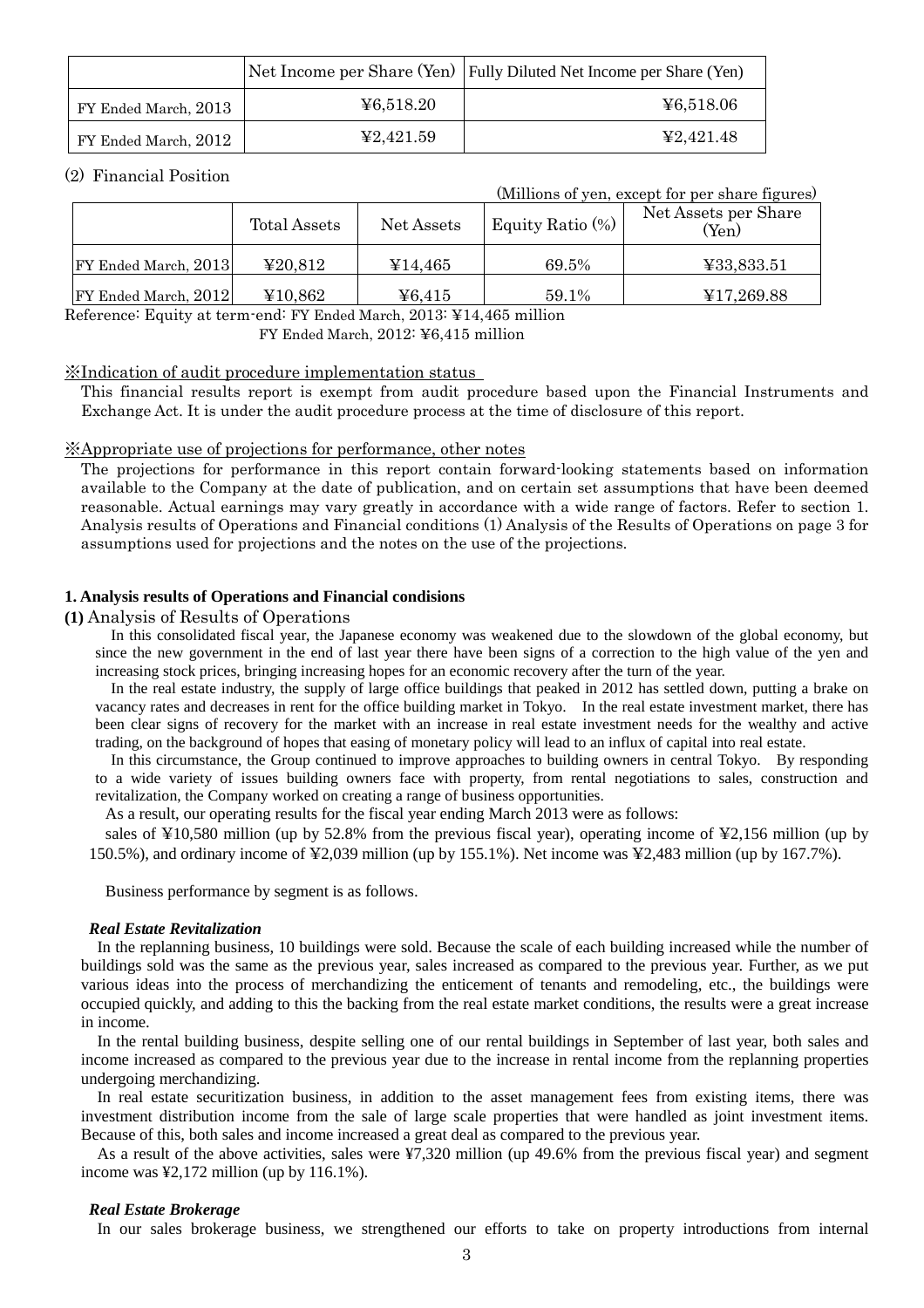departments and financial institutions, etc. Due to the recovery of the real estate investment market, etc., the number and amount of transactions increased this fiscal year and sales and income increased from the previous year.

In the rental brokerage business, we focused our efforts on building owners. By cooperating with internal departments, and putting our efforts into resolving the various concerns held by owners regarding building management, we worked to increase fee income including peripheral business.

As a result of the above activities, sales were  $\frac{1}{4}1,412$  million (up by 24% from the previous fiscal year) and segment income was  $\text{\textsterling}1,242$  million (up by 35.0%).

#### *Property Management*

In the property management business, we aimed to create business opportunities from taking on the sales, construction, and revitalization needs arising from administrative tasks, and put our efforts in increasing the number of rental properties. Also, adding to the increase in rental operations, we put our efforts into increasing the occupancy rate of rental properties as well as preventing vacancies by aiming to increase customer satisfaction through smooth tenant communications.

Regarding building maintenance business that is run by Yubi Co., Ltd. which we acquired at the end of the previous fiscal year, we put our efforts into increasing the number of properties in cooperation with the existing business, particularly the property management business. Also, by focusing on high-rise cleaning business that is our expertise, we saw an increase in profitability.

As a result, in the current fiscal year, the profits and losses of building maintenance business consolidated, and by combining with this segment, sales and segment income expanded greatly.

As a result of the above activities, sales were ¥1,142 million (up by 151.1% from the previous fiscal year) and segment income was ¥459 million (up by 38.4%).

#### *Other Businesses*

In the construction planning field, as a result of proactively engaging in taking on construction management of building improvements through cooperation with internal departments of real estate brokerage business, both sales and income increased over the previous fiscal year.

In the delinquent rent guarantee business, adding to the existing service menu, we focused on digging up potential needs of customers through proposing new product plans with the result of both sales and income transitioning to steady.

As a result of the above activities, sales were ¥706 million (up by 61.6% from the previous fiscal year), and segment income was ¥282 million (up by 22.2%).

### *Outlook for Next Year*

Although there are concerns about the downside risk from international economy such as the European Debt Problem, it is anticipated that the Japanese economic conditions will slowly change for the better due to the effects of various political measures aimed at getting out of deflation from the new political administration that emerged at the end of last year.

In the realty field, having economic policies and drastic monetary easing measures from the government and Bank of Japan in the background, we expect further increase in activity in trade transactions from expected price increases, and the current firm market environment is expected to continue. Even in the real estate rental market, we can see signs of reversal in the vacancy rate increase and rent decrease trends that lasted a long time due to negative effects in supply and demand, and we anticipate that this is heading toward recovery.

In this situation, our group will continue to strengthen our efforts into owners who have buildings in the heart of Tokyo. We will widely scoop out the concerns related to real estate from building owners, and by taking on a variety of needs such as management, trade, construction, and revitalization, that arise from rental brokerage transactions, we will put our strength into creating versatile business opportunities. Further, by using the funds from the equity finance that was carried out in March of this year, we should aim to perfect even more services for customers, and will aim for further growth while putting our sights on taking on new business, along with aiming to strengthen buying up of replanning properties.

In the real estate revitalization business, with the early high volume revitalization of small to medium-sized properties in the replanning business as the main shaft, we will proactively put our efforts into items from the revitalization of medium-sized properties at a ¥1-2 billion level and joint investment style, using the funds from equity finance.

In the brokerage business, we will strengthen the personnel and organizational systems and strengthen partnerships with building owners by taking care of resolving concerns from a customer viewpoint. In addition, we will enrich the networks with investors and wealthy people, and cultivate overseas investors with Asia as the focus through working with our Taiwan location that we opened in March of this year.

In the property management business, we will place it as the platform (foundation) of our operations and improve the synergetic effects with brokerage business and building maintenance business while working to further increase the assets we are entrusted with, in order to expand our business further.

Through pursuing the various measures mentioned above, we will further grow business and improve results. As for the consolidated earnings forecast for the term ending March 2014, we estimate sales of ¥16,000 million (51.2% increase), operating income of ¥2,950 million (36.8% increase), ordinary income of ¥2,800 million (37.3% increase), and current net income of ¥2,600 million (4.7% increase).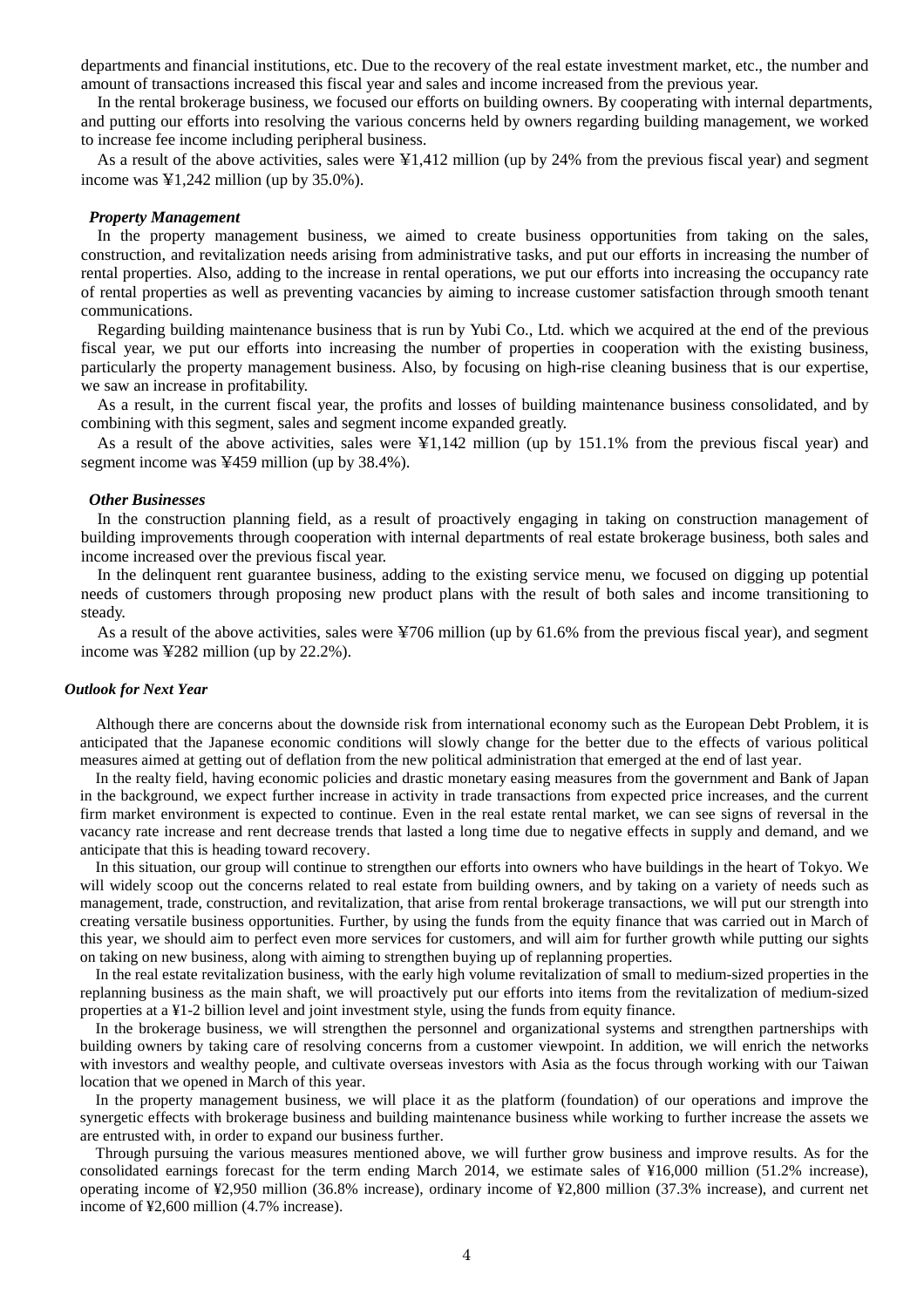#### (2) Analysis of Financial Position

#### i) Assets, Liabilities, and Net Assets

The current assets at the end of this consolidated fiscal year were ¥18,873 million, increasing ¥12,352 million from the end of the previous consolidated fiscal year, as cash and deposits, as well as inventory assets increased.

Cash and deposits were ¥11,008 million, increasing ¥7,096 million from the end of the previous consolidated fiscal year, as there were expenditures of ¥2,161 million in the cash flow from operating activities, income of ¥1,543 million from the cash flow from investing activities, and income of ¥6,991 million from the cash flow from financial activities, and the fixed deposit, whose deposit term is over 3 months, increased ¥724 million.

Inventory assets were ¥6,425 million, increasing ¥4,728 million from the end of the previous consolidated fiscal year, as they are mainly real estate for sale and sale in process in the replanning business and by focusing on promoting acquiring properties.

Noncurrent assets were ¥2,391 million, decreasing ¥2,334 million from the end of the previous consolidated fiscal year, due to a decrease in property, plant and equipment.

Total liabilities at the end of this consolidated fiscal year were ¥6,704 million, increasing ¥1,919 million from the end of the previous consolidated fiscal year, as long-term loans payable and long-term guarantee deposited increased. Total net assets were ¥14,561 million, increasing ¥8,097 million from the end of the previous consolidated fiscal year, as capital stock and surplus increased from the capital increase, and as the current net income were ¥2,483 million.

Consequently, net assets per share were ¥34,057.38.

Total assets as of the end of this consolidated fiscal year were ¥21,265 million, increasing ¥10,017 million from the end of the previous consolidated fiscal year.

#### ii) Cash Flow

Cash and cash equivalents (hereinafter called "cash") as of the end of this consolidated fiscal year were ¥9,991 million, increasing ¥6,371 million from the beginning of this consolidated fiscal year. This is mainly the result of inventory assets increasing in value by ¥4,148 million, expenditures of ¥4,195 million to repayment of long-term loans payable, ¥5,525 million of proceeds from long-term loans payable, ¥5,715 million of proceeds from issuance of common stock, and ¥2,315 million of income before income taxes and minority interests.

Each cash flow for this consolidated fiscal year and related factors are as follows:

### *Cash flow from operating activity*

Cash used for operating activity were ¥2,161 million (previous term: income of ¥ 743 million). This was mainly because inventory assets increased in value by ¥4,148 million and there was equity in earnings of affiliates of ¥404 million, although there was an income before income taxes and minority interests of ¥2,315 million.

#### *Cash flow from investing activity*

The cash obtained through investing activities was ¥1,543 million (previous term: income of ¥3,829 million). This was mainly due to ¥1,845 million of proceeds from sales of property, plant and equipment, and ¥520 million of proceeds from sales of investment securities, although there was ¥875 million of payments into time deposits.

#### *Cash flow from financing activity*

Cash obtained from financing activity was ¥6,991 million (previous term: expenditures of ¥2,694 million). This was mainly due to ¥5,525 million of proceeds from long-term loans and ¥5,715 million of proceeds from issuance of common stock, although there was ¥4,195 million of repayment of long-term loans payable.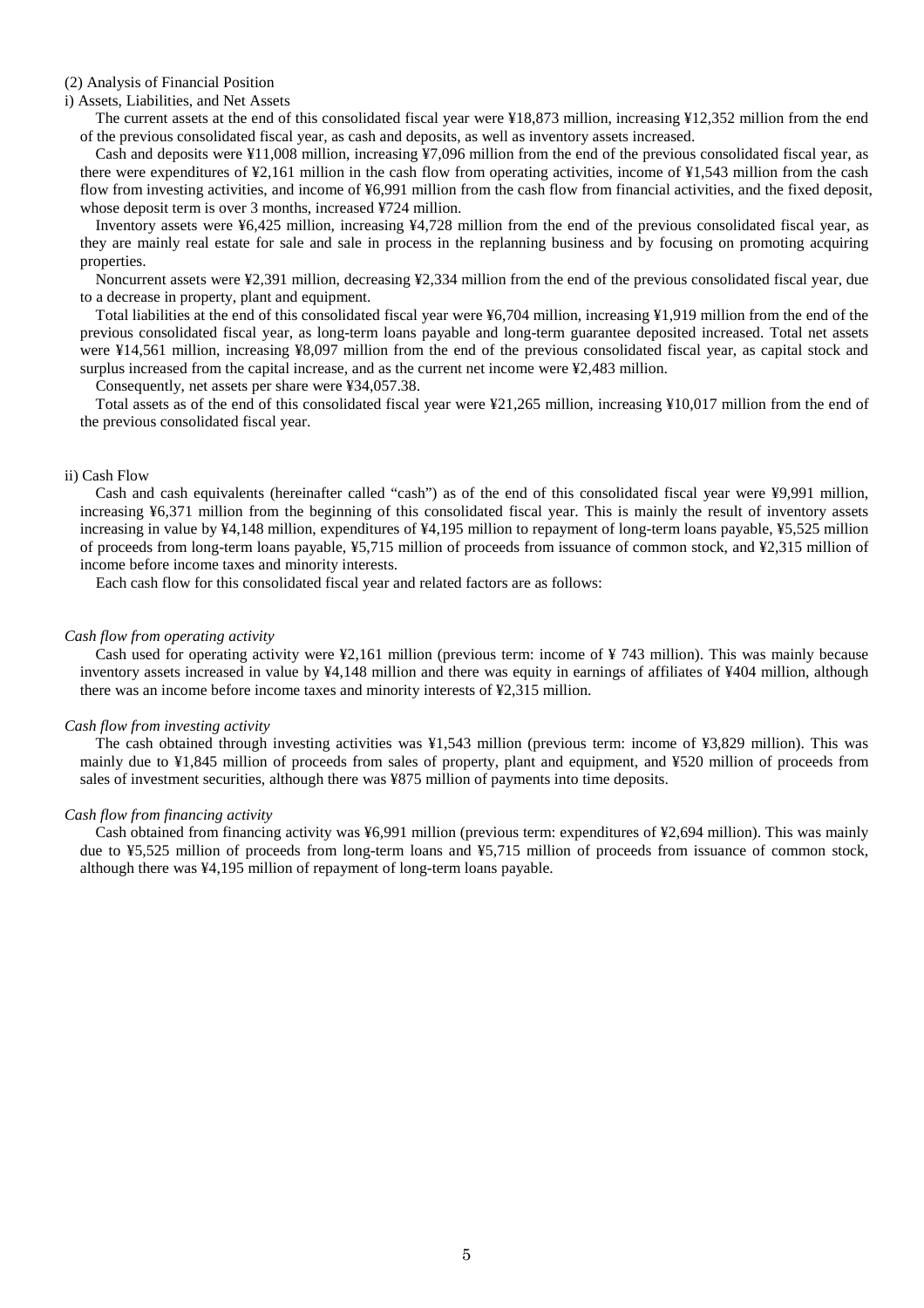#### (Reference) Changes in Cash Flow Related Indices

|                                              |          | FY Ended March   FY Ended March |          | FY Ended March   FY Ended March | FY Ended March |
|----------------------------------------------|----------|---------------------------------|----------|---------------------------------|----------------|
|                                              | 31, 2009 | 31, 2010                        | 31, 2011 | 31, 2012                        | 31, 2013       |
| Equity ratio $(\%)$                          | 28.7     | 38.7                            | 43.3     | 57.5                            | 68.5           |
| Equity ratio on market<br>price basis $(\%)$ | 23.2     | 33.5                            | 25.8     | 57.8                            | 246.9          |
| Debt repayment period<br>(years)             | 3.2      | 0.5                             |          | 4.4                             |                |
| Interest coverage ratio<br>(times)           | 11.1     | 31.1                            |          | 7.9                             |                |

Equity ratio: equity capital/total assets<br>Market value basis equity ratio: total market value of stoc

total market value of stock/total assets

Debt repayment period: interest-bearing debt/operating cash flow

Interest coverage ratio: operating cash flow/interest payments

(Note 1) Stock Market Capitalization is calculated as Term End Stock Closing Price x Number of Issued Shares at Term End.

(Note 2) Operating Cash Flow uses the cash flow from operating activity of the Consolidated Cash Flow Statement of Accounts.

(Note 3) Interest Bearing Liabilities include all liabilities on which interest is being paid of the liabilities included on the Consolidated Balance Sheet. Further, regarding interest payments, the payment amount of interest from the Consolidated Cash Flow Statement of Accounts is used.

(Note 4) For the Cash Flow to Interest Bearing Liabilities Ratio and Interest Coverage Ratio for Fiscal Years ended March 31, 2011 and March 31, 2013, they are not recorded because the operating cash flow is negative.

(3) Basic Policy for Profit Allocation and the Dividends for the Current and Next Terms

Our company has the basic policy of returning profits to shareholders in a long-term, stable basis and enriching retained earnings to respond to the changes in the business environment flexibly.

The term-end dividend for the term ended March 2013 is ¥850 per share under the above mentioned policy.

This matter is to be discussed at the annual meeting of shareholders scheduled in June 2013.

The dividend for the next term ending March 2014 is planned to be ¥850 per share.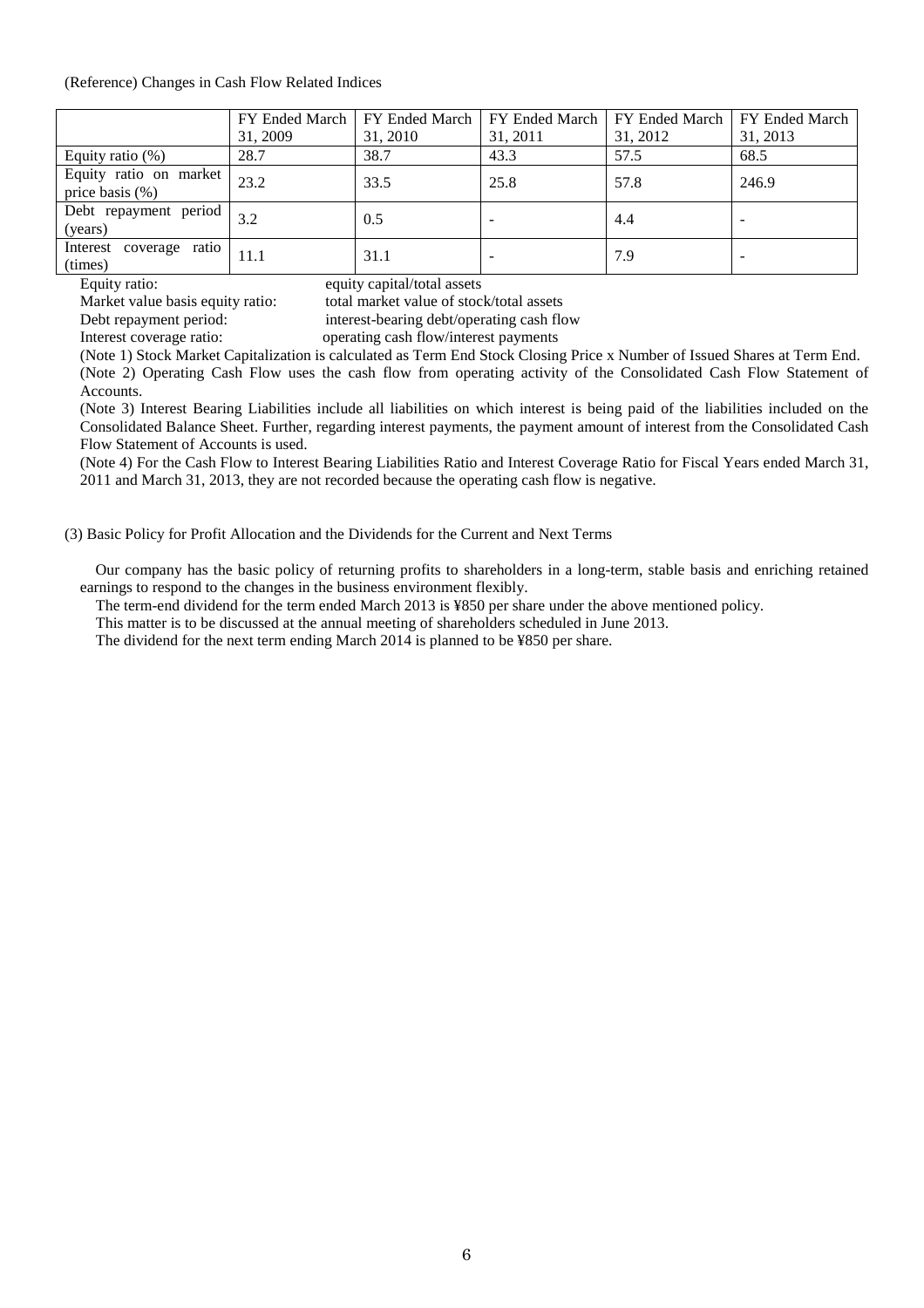## **3. Consolidated Financial Statements**

\*Amounts under one thousand yen have been rounded down.

## **(1) Consolidated Balance Sheets**

|                                           |                                                  | (Thousands of yen)                               |
|-------------------------------------------|--------------------------------------------------|--------------------------------------------------|
|                                           | FY ended March 31, 2012<br>(As of March 31,2012) | FY ended March 31, 2013<br>(As of March 31,2013) |
| <b>ASSETS</b>                             |                                                  |                                                  |
| <b>Current assets</b>                     |                                                  |                                                  |
| Cash and deposits                         | 3,912,155                                        | 11,008,528                                       |
| Accounts receivable-trade                 | 287,204                                          | 324,426                                          |
| Operational investment securities         | 180,000                                          |                                                  |
| Real estate for sale                      | 57,143                                           | 589,712                                          |
| Real estate for sale in process           | 1,633,325                                        | 5,834,510                                        |
| Work in process construction              | 6,500                                            |                                                  |
| Supplies                                  |                                                  | 916                                              |
| Deferred tax assets                       | 166,669                                          | 481,722                                          |
| Other                                     | 287,131                                          | 640,490                                          |
| Allowance for doubtful accounts           | $\triangle$ 8,577                                | $\triangle 6,347$                                |
| <b>Total current assets</b>               | 6,521,551                                        | 18,873,960                                       |
| <b>Noncurrent assets</b>                  |                                                  |                                                  |
| Property, plant and equipment             |                                                  |                                                  |
| <b>Buildings</b>                          | 2,176,800                                        | 549,034                                          |
| Accumulated depreciation                  | $\triangle$ 275,890                              | $\triangle$ 101,760                              |
| Buildings, net                            | 1,900,909                                        | 447,273                                          |
| Vehicles                                  | 11,290                                           | 12,368                                           |
| Accumulated depreciation                  | $\triangle$ 9,440                                | $\triangle$ 10,136                               |
| Vehicles, net                             | 1,849                                            | 2,232                                            |
| Land                                      | 1,936,846                                        | 1,167,307                                        |
| Other                                     | 64,693                                           | 69,480                                           |
| Accumulated depreciation                  | $\triangle$ 54,885                               | $\triangle$ 58,674                               |
| Other, net                                | 9,808                                            | 10,806                                           |
| Total property, plant and equipment       | 3,849,414                                        | 1,627,618                                        |
| <b>Intangible assets</b>                  |                                                  |                                                  |
| Goodwill                                  | 445,701                                          | 396,068                                          |
| Other                                     | 5,542                                            | 2,993                                            |
| <b>Total intangible assets</b>            | 451,243                                          | 399,062                                          |
| <b>Investments and other assets</b>       |                                                  |                                                  |
| Investment securities                     | 204,716                                          | 163,920                                          |
| Deferred tax assets                       | 11,067                                           |                                                  |
| Other                                     | 219,074                                          | 207,494                                          |
| Allowance for doubtful accounts           | $\triangle$ 9,107                                | $\triangle 6,417$                                |
| <b>Total investments and other assets</b> | 425,749                                          | 364,997                                          |
| <b>Total noncurrent assets</b>            | 4,726,408                                        | 2,391,678                                        |
| <b>Total assets</b>                       | 11,247,959                                       | 21,265,638                                       |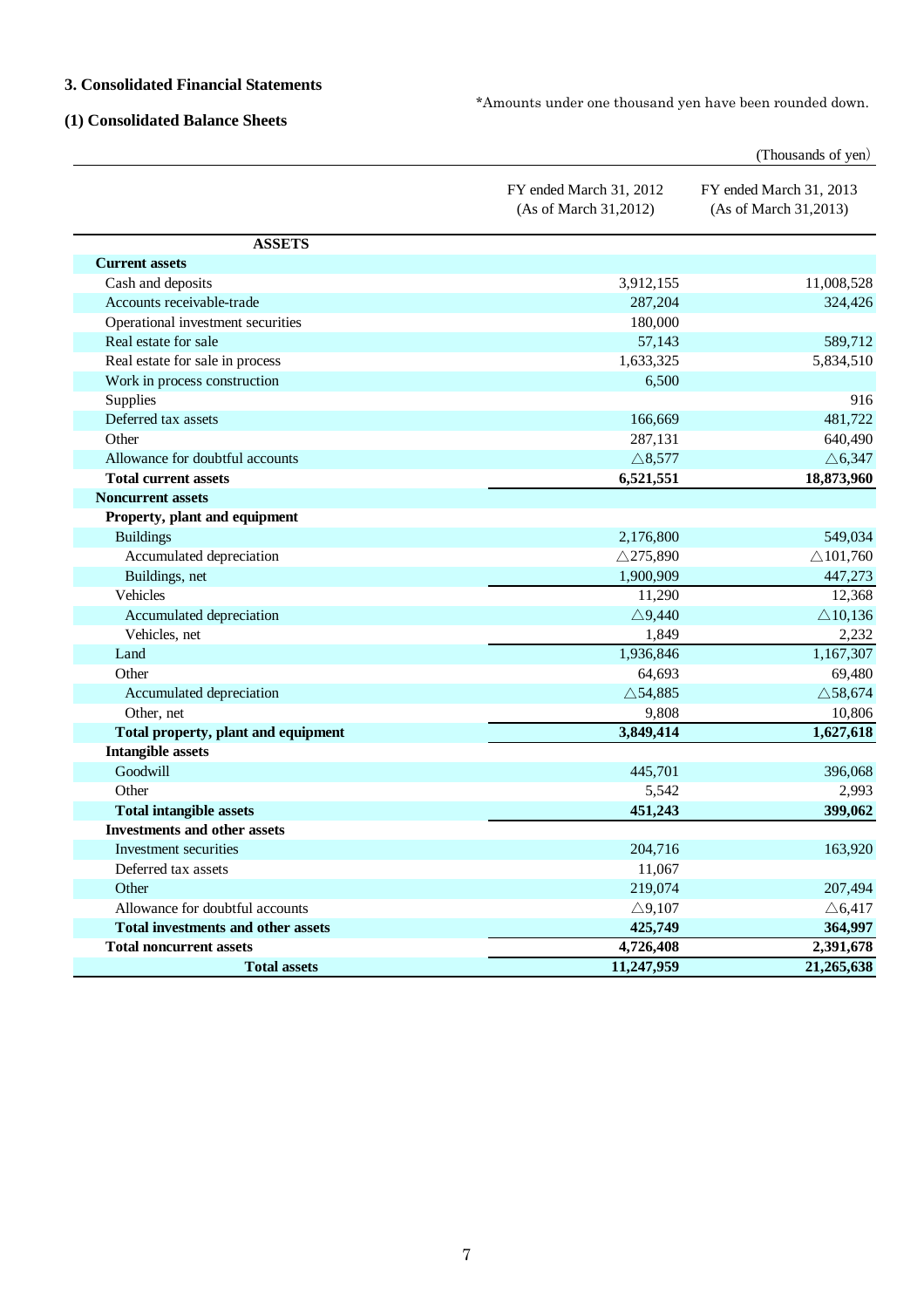|                                                       |                                                   | (Thousands of yen)                               |
|-------------------------------------------------------|---------------------------------------------------|--------------------------------------------------|
|                                                       | FY ended March 31, 2012<br>(As of March 31, 2012) | FY ended March 31, 2013<br>(As of March 31,2013) |
| <b>LIABILITIES</b>                                    |                                                   |                                                  |
| <b>Current liabilities</b>                            |                                                   |                                                  |
| Accounts payable-trade                                | 265,393                                           | 380,782                                          |
| Short-term loans payable                              |                                                   | 130,000                                          |
| Current portion of bonds                              | 54,000                                            |                                                  |
| Current portion of long-term loans payable            | 234,907                                           | 274,320                                          |
| Income taxes payable                                  | 22,971                                            | 114,639                                          |
| Provision for bonuses                                 | 45,056                                            | 90,555                                           |
| Construction warranty reserve                         | 3,635                                             | 26,955                                           |
| Provision for loss on guarantees for rent             | 5,251                                             | 2,700                                            |
| Provison for office transfer expenses                 |                                                   | 3,140                                            |
| Other                                                 | 747,369                                           | 823,943                                          |
| <b>Total current liabilities</b>                      | 1,378,585                                         | 1,847,036                                        |
| <b>Noncurrent liabilities</b>                         |                                                   |                                                  |
| Long-term loans payable                               | 2,957,050                                         | 4,246,860                                        |
| Deferred tax liabilities                              |                                                   | 30,646                                           |
| Other                                                 | 448,643                                           | 579,691                                          |
| <b>Total noncurrent liabilities</b>                   | 3,405,693                                         | 4,857,197                                        |
| <b>Total liabilities</b>                              | 4,784,279                                         | 6,704,234                                        |
| <b>NET ASSETS</b>                                     |                                                   |                                                  |
| Shareholders' equity                                  |                                                   |                                                  |
| Capital stock                                         | 5,515,443                                         | 8,387,211                                        |
| Capital surplus                                       |                                                   | 2,871,767                                        |
| Retained earnings                                     | 947,614                                           | 3,301,465                                        |
| Total shareholders' equity                            | 6,463,057                                         | 14,560,445                                       |
| Accumulated other comprehensive income                |                                                   |                                                  |
| Valuation difference on available-for-sale securities | 622                                               | 2,606                                            |
| Foreign currency translation adjustment               |                                                   | $\triangle$ 1,647                                |
| Total accumulated other comprehensive income          | 622                                               | 959                                              |
| <b>Total net assets</b>                               | 6,463,679                                         | 14,561,404                                       |
| <b>Total liabilities and net assets</b>               | 11,247,959                                        | 21,265,638                                       |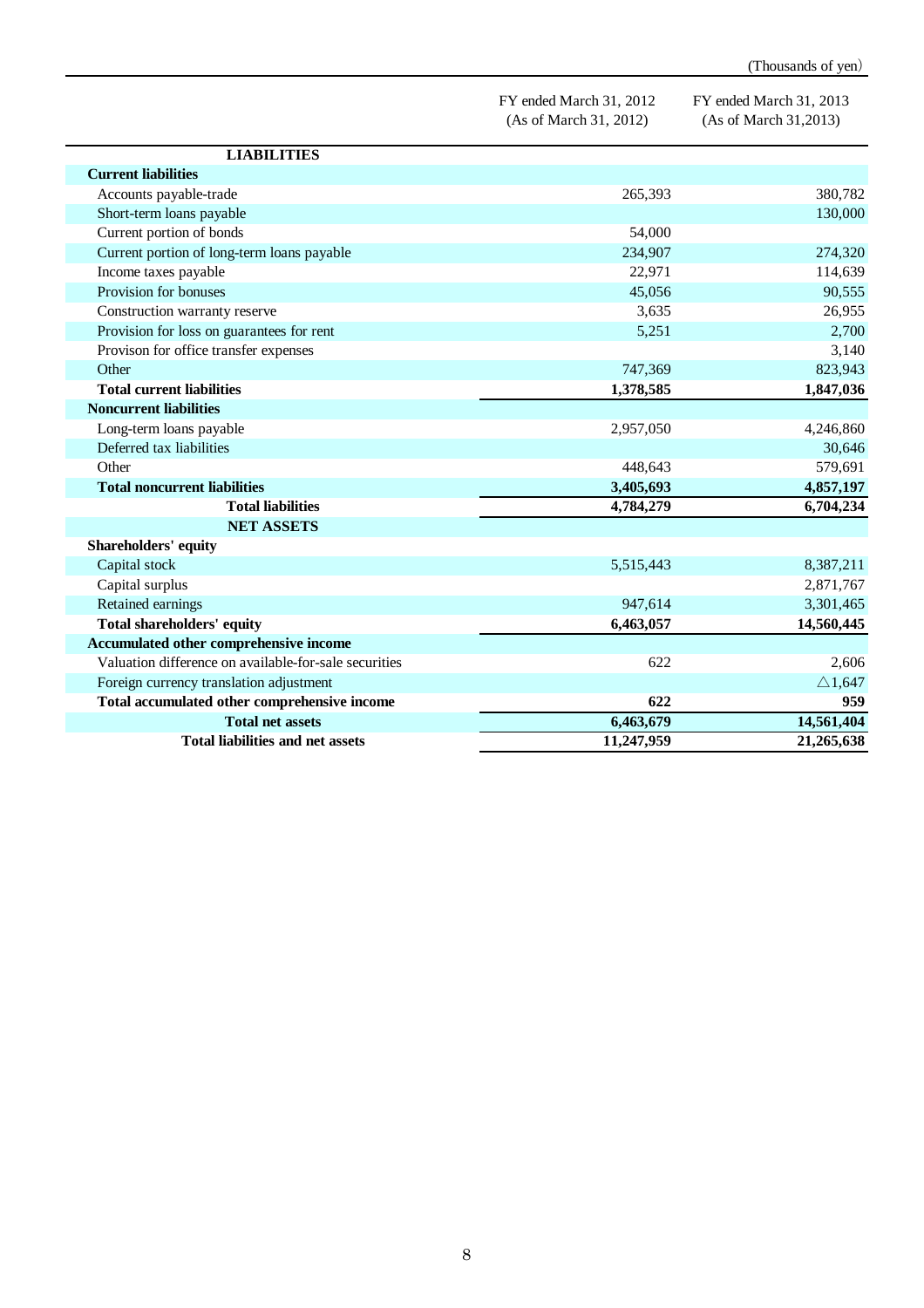## **(2) Consolidated Statements of Income and Consolidated Statements of comprehensive income Consolidated Statements of Income**

|                                                                  |                                                            | (Thousands of yen)                                        |
|------------------------------------------------------------------|------------------------------------------------------------|-----------------------------------------------------------|
|                                                                  | FY ended March 31, 2012<br>(April 1,2011 - March 31, 2012) | FY ended March 31, 2013<br>(April 1,2012- March 31, 2013) |
| Net sales                                                        | 6,923,522                                                  | 10,580,554                                                |
| <b>Cost of sales</b>                                             | 4,304,845                                                  | 6,180,898                                                 |
| Gross profit                                                     | 2,618,677                                                  | 4,399,656                                                 |
| Selling, general and administrative expenses                     | 1,757,483                                                  | 2,242,750                                                 |
| <b>Operating income</b>                                          | 861,193                                                    | 2,156,905                                                 |
| Non-operating income                                             |                                                            |                                                           |
| Interest income                                                  | 1,841                                                      | 1,242                                                     |
| Dividends income                                                 | 422                                                        | 430                                                       |
| Interest on refund                                               | 2,236                                                      | 66                                                        |
| Subsidy income                                                   |                                                            | 845                                                       |
| Commission fee                                                   | 499                                                        | 1,637                                                     |
| Compensation income                                              | 4,200                                                      |                                                           |
| Gain on forfeiture of unclaimed dividends                        | 2,045                                                      |                                                           |
| Other                                                            | 489                                                        | 454                                                       |
| <b>Total non-operating income</b>                                | 11,734                                                     | 4,677                                                     |
| <b>Non-operating expenses</b>                                    |                                                            |                                                           |
| Interest expenses                                                | 64,763                                                     | 73,412                                                    |
| Finance costs                                                    | 8,242                                                      | 8,230                                                     |
| Stock issuance cost                                              |                                                            | 39,947                                                    |
| Other                                                            | 424                                                        | 632                                                       |
| <b>Total non-operating expenses</b>                              | 73,431                                                     | 122,222                                                   |
| <b>Ordinary income</b>                                           | 799,496                                                    | 2,039,360                                                 |
| <b>Extraordinary income</b>                                      |                                                            |                                                           |
| Gain on sales of noncurrent assets                               | 2,702                                                      | 298,273                                                   |
| Gain on reversal of subscription rights to shares                | 18,893                                                     |                                                           |
| Other                                                            |                                                            | 2,800                                                     |
| <b>Total extraordinary income</b>                                | 21,595                                                     | 301,073                                                   |
| <b>Extraordinary loss</b>                                        |                                                            |                                                           |
| Loss on retirement of noncurrent assets                          | 207                                                        | 40                                                        |
| Lump-sum paymants due to withdrawal from employees' pension fund |                                                            | 20,787                                                    |
| Provision for loss Office transfer expenses                      |                                                            | 3,140                                                     |
| Loss on derivatives cancellation                                 | 41,510                                                     |                                                           |
| Other                                                            | 1,388                                                      | 934                                                       |
| <b>Total extraordinary losses</b>                                | 43,107                                                     | 24,902                                                    |
| Income before income taxes and minority interests                | 777,985                                                    | 2,315,531                                                 |
| Income taxes-current                                             | 19,026                                                     | 106,095                                                   |
| Income taxes-deferred                                            | $\triangle$ 169,046                                        | $\triangle$ 274,438                                       |
| <b>Total income taxes</b>                                        | $\triangle$ 150,020                                        | $\triangle$ 168,343                                       |
| Income before minority interests                                 | 928,005                                                    | 2,483,874                                                 |
| Net income                                                       | 928,005                                                    | 2,483,874                                                 |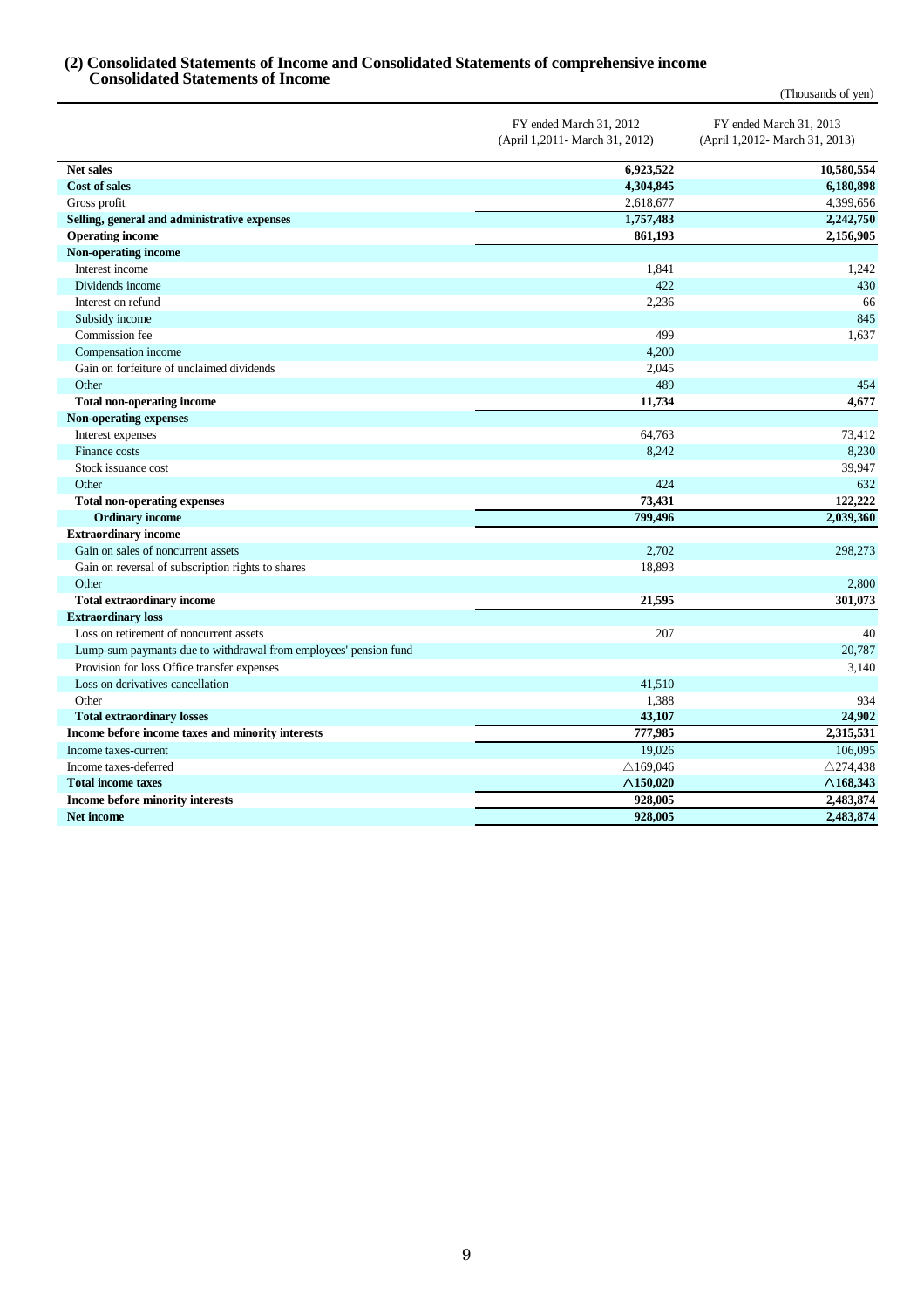|                                                           | FY ended March 31, 2012<br>(April 1-December 31, 2012) | FY ended March 31, 2013<br>(April 1-December 31, 2013) |
|-----------------------------------------------------------|--------------------------------------------------------|--------------------------------------------------------|
|                                                           |                                                        |                                                        |
| Consolidated statements of comprehensive income           |                                                        |                                                        |
| Income before minority interests                          | 928,005                                                | 2,483,874                                              |
| Other comprehensive income                                |                                                        |                                                        |
| Valuation difference on available-for-sale securities     | $\triangle$ 36                                         | 1,984                                                  |
| Foreign currency translation adjustment                   |                                                        | $\triangle$ 1,647                                      |
| Total other comprehensive income                          | $\triangle 36$                                         | 337                                                    |
| Comprehensive income                                      | 927,969                                                | 2,484,212                                              |
| Comprehensive income attributable to                      |                                                        |                                                        |
| Comprehensive income attributable to owners of the parent | 927,969                                                | 2,484,212                                              |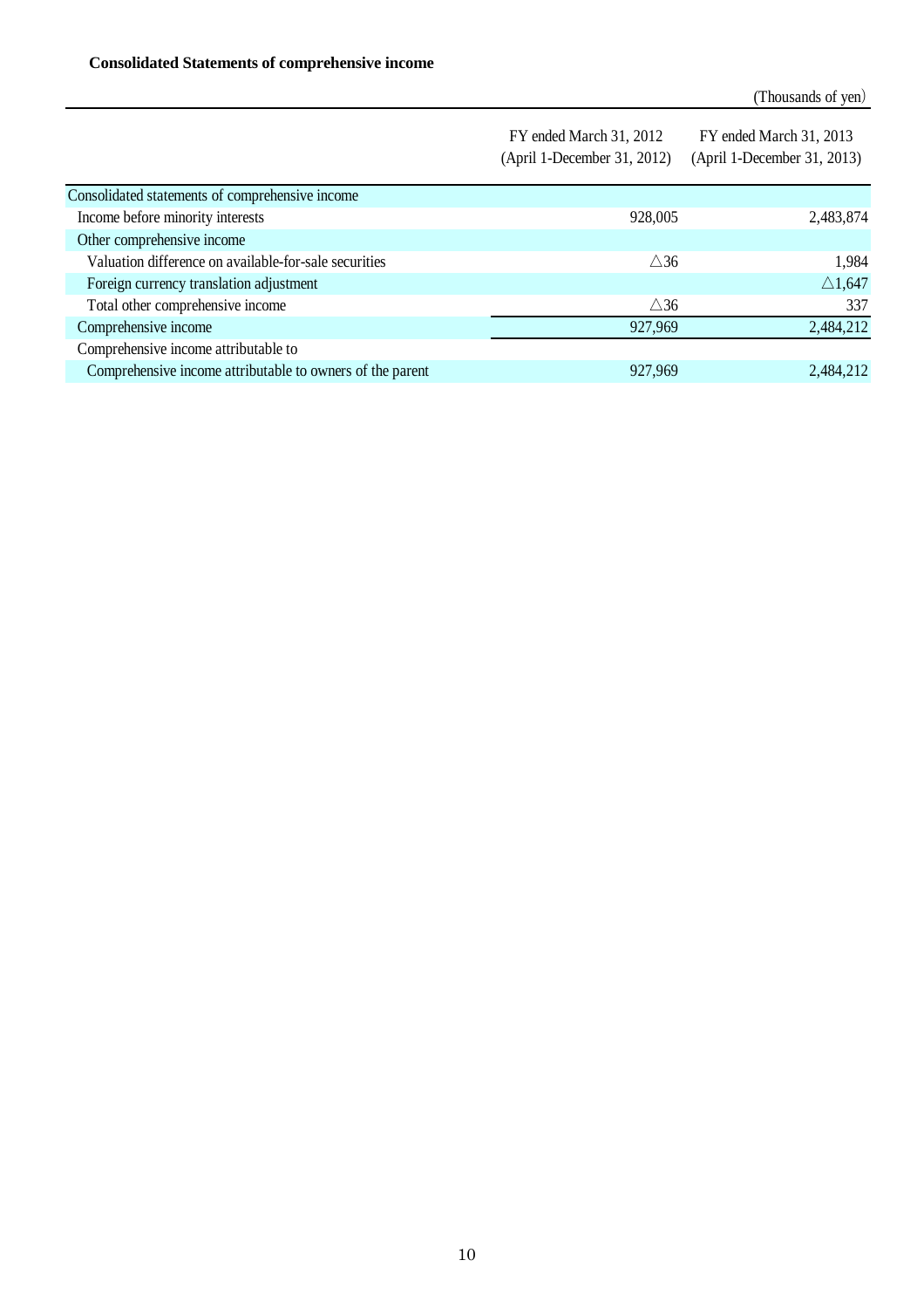# (3) Consolidated Statements of Changes in Net Assets (Thousands of yen)

| Shareholders' equity                                  |                       |                     |
|-------------------------------------------------------|-----------------------|---------------------|
| Capital stock                                         |                       |                     |
| Balance at the beginning of current period            | 7,728,308             | 5,515,443           |
| Changes of items during the period                    |                       |                     |
| Issuance of new shares                                |                       | 2,871,768           |
| Capital reduction                                     | $\triangle$ 2,212,865 |                     |
| Total changes of items during the period              | $\triangle$ 2,212,865 | 2,871,768           |
| Balance at the end of current period                  | 5,515,443             | 8,387,211           |
| Capital surplus                                       |                       |                     |
| Balance at the beginning of current period            | 500,000               |                     |
| Changes of items during the period                    |                       |                     |
| Issuance of new shares                                |                       | 2,871,767           |
| Capital reduction                                     | 2,212,865             |                     |
| Deficit disposition                                   | $\triangle$ 2,712,865 |                     |
| Total changes of items during the period              | $\triangle$ 500,000   | 2,871,767           |
| Balance at the end of current period                  |                       | 2,871,767           |
| Retained earnings                                     |                       |                     |
| Balance at the beginning of current period            | $\triangle$ 2,693,256 | 947,614             |
| Changes of items during the period                    |                       |                     |
| Dividends from surplus                                |                       | $\triangle$ 130,023 |
| Deficit disposition                                   | 2,712,865             |                     |
| Net income                                            | 928,005               | 2,483,874           |
| Total changes of items during the period              | 3,640,870             | 2,353,851           |
| Balance at the end of current period                  | 947,614               | 3,301,465           |
| Total shareholders' equity                            |                       |                     |
| Balance at the beginning of current period            | 5,535,052             | 6,463,057           |
| Changes of items during the period                    |                       |                     |
| Issuance of new shares                                |                       | 5,743,536           |
| Dividends from surplus                                |                       | $\triangle$ 130,023 |
| Capital reduction                                     |                       |                     |
| Deficit disposition                                   |                       |                     |
| Net income                                            | 928,005               | 2,483,874           |
| Total changes of items during the period              | 928,005               | 8,097,387           |
| Balance at the end of current period                  | 6,463,057             | 14,560,445          |
| Accumulated other comprehensive income                |                       |                     |
| Valuation difference on available-for-sale securities |                       |                     |
| Balance at the beginning of current period            | 658                   | 622                 |
| Changes of items during the period                    |                       |                     |
| Net changes of items other than shareholders' eq      | $\triangle$ 36        | 1,984               |
| Total changes of items during the period              | $\triangle 36$        | 1,984               |
| Balance at the end of current period                  | 622                   | 2,606               |
| Foreign currency translation adjustment               |                       |                     |
| Balance at the beginning of current period            |                       |                     |
| Changes of items during the period                    |                       |                     |
| Net changes of items other than shareholders' equity  |                       | $\triangle$ 1,647   |
| Total changes of items during the period              |                       | $\triangle$ 1,647   |
| Balance at the end of current period                  |                       | $\triangle$ 1,647   |
| Total accumulated other comprehensive income          |                       |                     |
| Balance at the beginning of current period            | 658                   | 622                 |
| Changes of items during the period                    |                       |                     |
| Net changes of items other than shareholders' eq      | $\triangle 36$        | 337                 |
| Total changes of items during the period              | $\triangle 36$        | 337                 |
| Balance at the end of current period                  | 622                   | 959                 |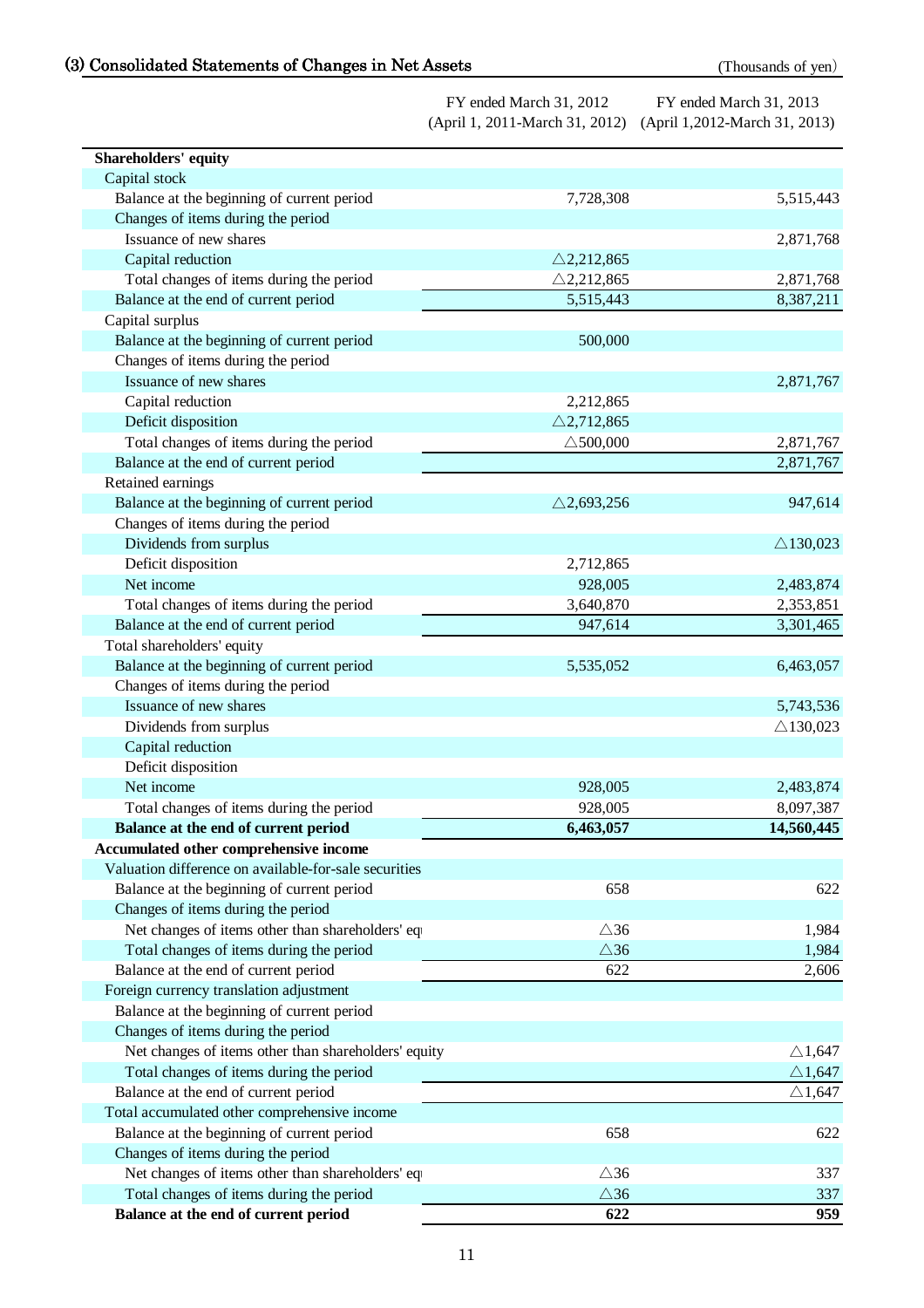| FY ended March 31, 2012 | FY ended March 31, 2013                                       |
|-------------------------|---------------------------------------------------------------|
|                         | (April 1, 2011-March 31, 2012) (April 1, 2012-March 31, 2013) |

| <b>Subscription rights to shares</b>               |                    |                     |
|----------------------------------------------------|--------------------|---------------------|
| Balance at the beginning of current period         | 18,893             |                     |
| Changes of items during the period                 |                    |                     |
| Net changes of items other than shareholders' equi | $\triangle$ 18,893 |                     |
| Total changes of items during the period           | $\triangle$ 18,893 |                     |
| Balance at the end of current period               |                    |                     |
| <b>Total net assets</b>                            |                    |                     |
| Balance at the beginning of current period         | 5,554,603          | 6,463,679           |
| Changes of items during the period                 |                    |                     |
| Issuance of new shares                             |                    | 5,743,536           |
| Dividends from surplus                             |                    | $\triangle$ 130,023 |
| Net income                                         | 928,005            | 2,483,874           |
| Net changes of items other than shareholders' equi | $\triangle$ 18,929 | 337                 |
| Total changes of items during the period           | 909,076            | 8,097,724           |
| Balance at the end of current period               | 6,463,679          | 14,561,404          |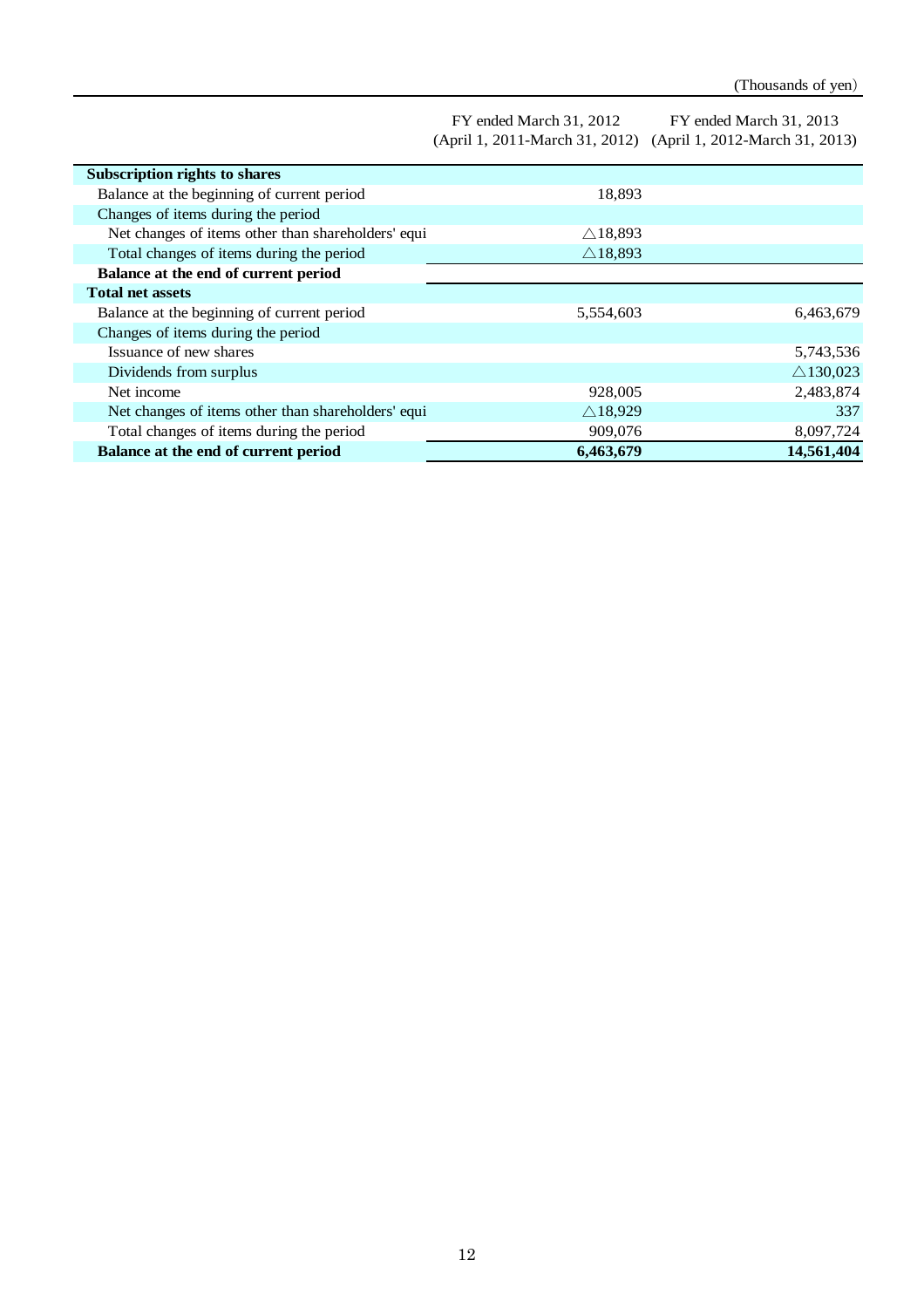# (4) Consolidated Statements of Cash Flows

(Thousands of yen)

|                                                                         | FY ended March 31, 2012<br>(April 1, 2011-March 31, 2012) | FY ended March 31, 2013<br>(April 1,2012-March 31, 2013) |
|-------------------------------------------------------------------------|-----------------------------------------------------------|----------------------------------------------------------|
| Net cash provided by (used in) operating activities                     |                                                           |                                                          |
| Income before income taxes and minority interests                       | 777,985                                                   | 2,315,531                                                |
| Depreciation and amortization                                           | 126,216                                                   | 120,720                                                  |
| Amortization of goodwill                                                | 7,500                                                     | 49,632                                                   |
| Increase (decrease) in stock acquisition                                | $\triangle$ 18,893                                        |                                                          |
| Increase (decrease) in allowance for doubtful accounts                  | 4,750                                                     | $\triangle$ 4,920                                        |
| Increase (decrease) in provision for bonuses                            | 395                                                       | 45,499                                                   |
| Increase (decrease) in construction warranty reserve                    | 2,835                                                     | 23,319                                                   |
| Increase (decrease) in provision for loss on guarantees for rent        | $\triangle$ 1,645                                         | $\triangle$ 2,551                                        |
| Increase (decrease) in Provision for office transfer                    |                                                           | 3,140                                                    |
| Equity in (earnings) losses of affiliates                               |                                                           | $\triangle$ 404,620                                      |
| Loss (gain) on investments in silent partnership                        | 3,152                                                     |                                                          |
| Interest and dividends income                                           | $\triangle$ 2,263                                         | $\triangle$ 1,673                                        |
| Interest expenses                                                       | 64,763                                                    | 73,412                                                   |
| Stock issuance cost                                                     |                                                           | 39,947                                                   |
| Loss (gain) on sales of noncurrent assets                               | $\triangle$ 2.702                                         | $\triangle$ 297,365                                      |
| Loss on retirement of noncurrent assets                                 | 207                                                       | 40                                                       |
| Loss on derivatives cancellation                                        | 41,510                                                    |                                                          |
| Decrease (increase) in notes and accounts receivable-trade              | $\triangle$ 2,329                                         | 6,257                                                    |
| Decrease (increase) in inventories                                      | 89,390                                                    | $\triangle$ 4,148,716                                    |
| Decrease (increase) in investment securities for sale                   | $\triangle$ 180,000                                       | 180,000                                                  |
| Increase (decrease) in notes and accounts payable-trade                 | $\triangle$ 39,567                                        | $\triangle$ 167,832                                      |
| Increase (decrease) in accrued consumption taxes                        | 92,141                                                    | $\triangle$ 96,083                                       |
| Decrease (increase) in consumption taxes refund receivable              | 113,796                                                   | $\triangle$ 71,655                                       |
| Increase (decrease) in guarantee deposits received                      | $\triangle$ 178,651                                       | 132,248                                                  |
| Other, net                                                              | 18,189                                                    | 164,175                                                  |
| Subtotal                                                                | 916,781                                                   | $\triangle$ 2,041,493                                    |
| Interest and dividends income received                                  | 2,266                                                     | 1,673                                                    |
| Interest expenses paid                                                  | $\triangle$ 93,607                                        | $\triangle$ 70,787                                       |
| Amount of payment by the derivative business cancellation of a contract | $\triangle$ 41,510                                        |                                                          |
| Income taxes (paid) refund                                              | $\triangle$ 40,269                                        | $\triangle$ 50.901                                       |
| Net cash provided by (used in) operating activities                     | 743,660                                                   | $\triangle$ 2,161,509                                    |